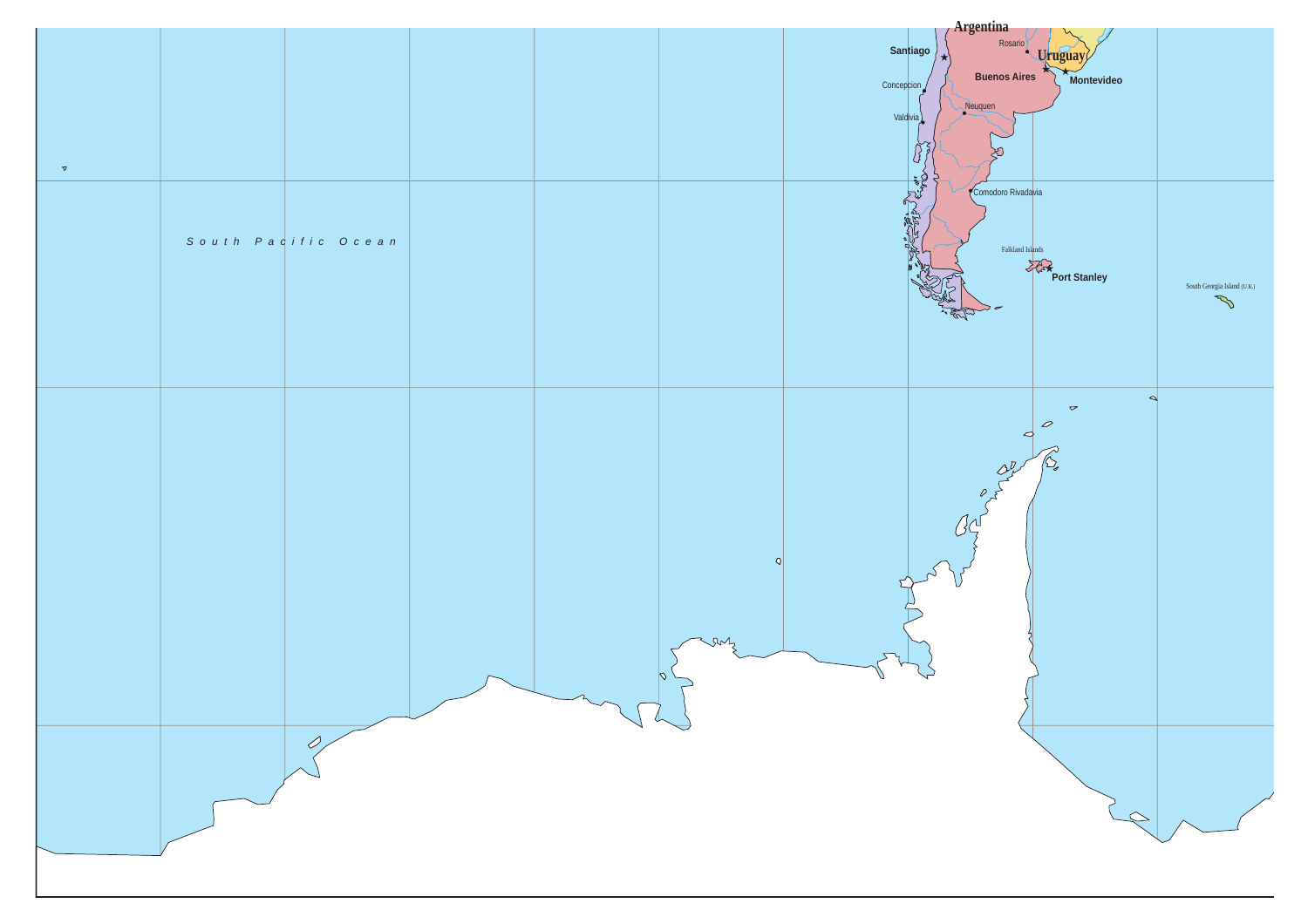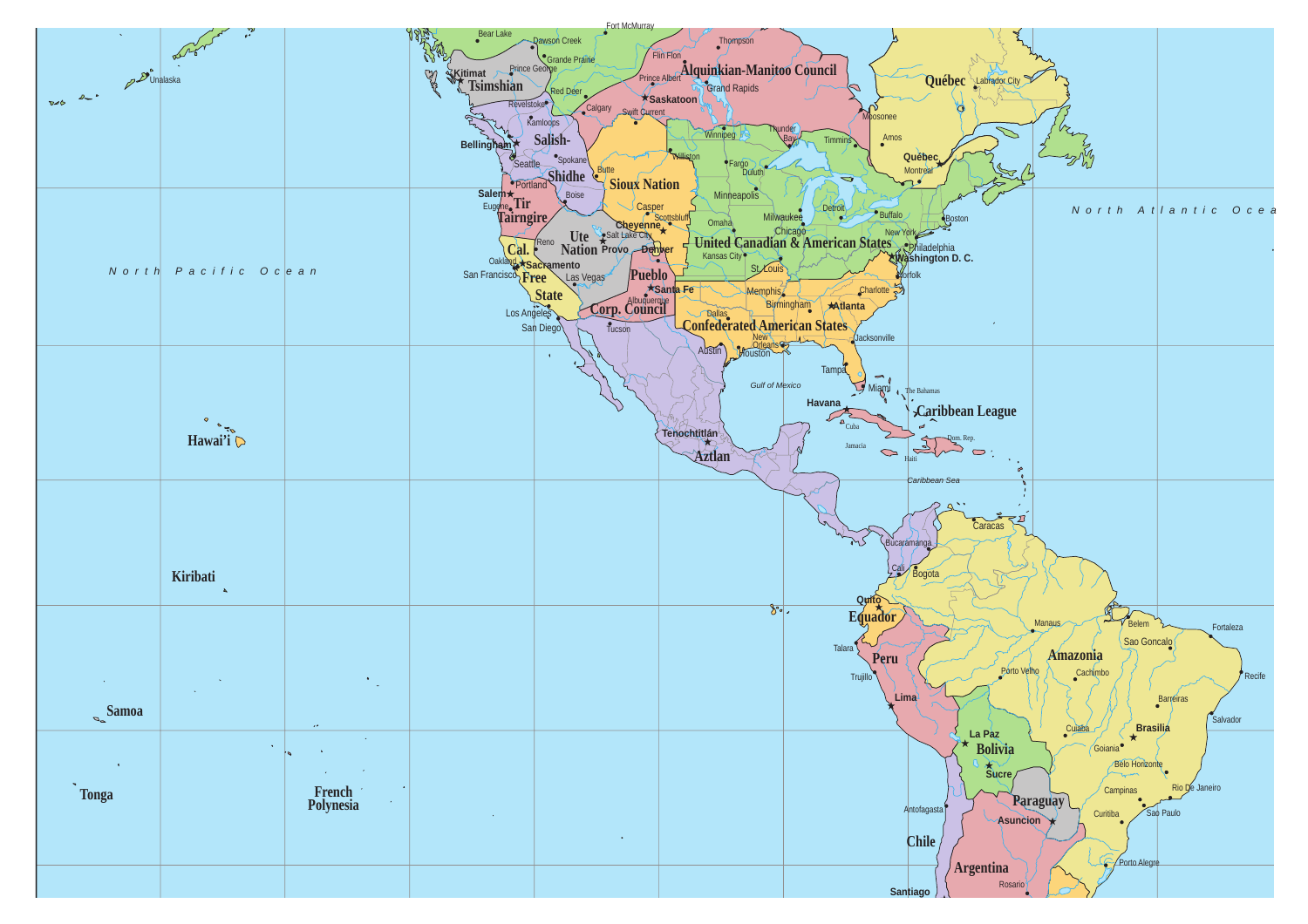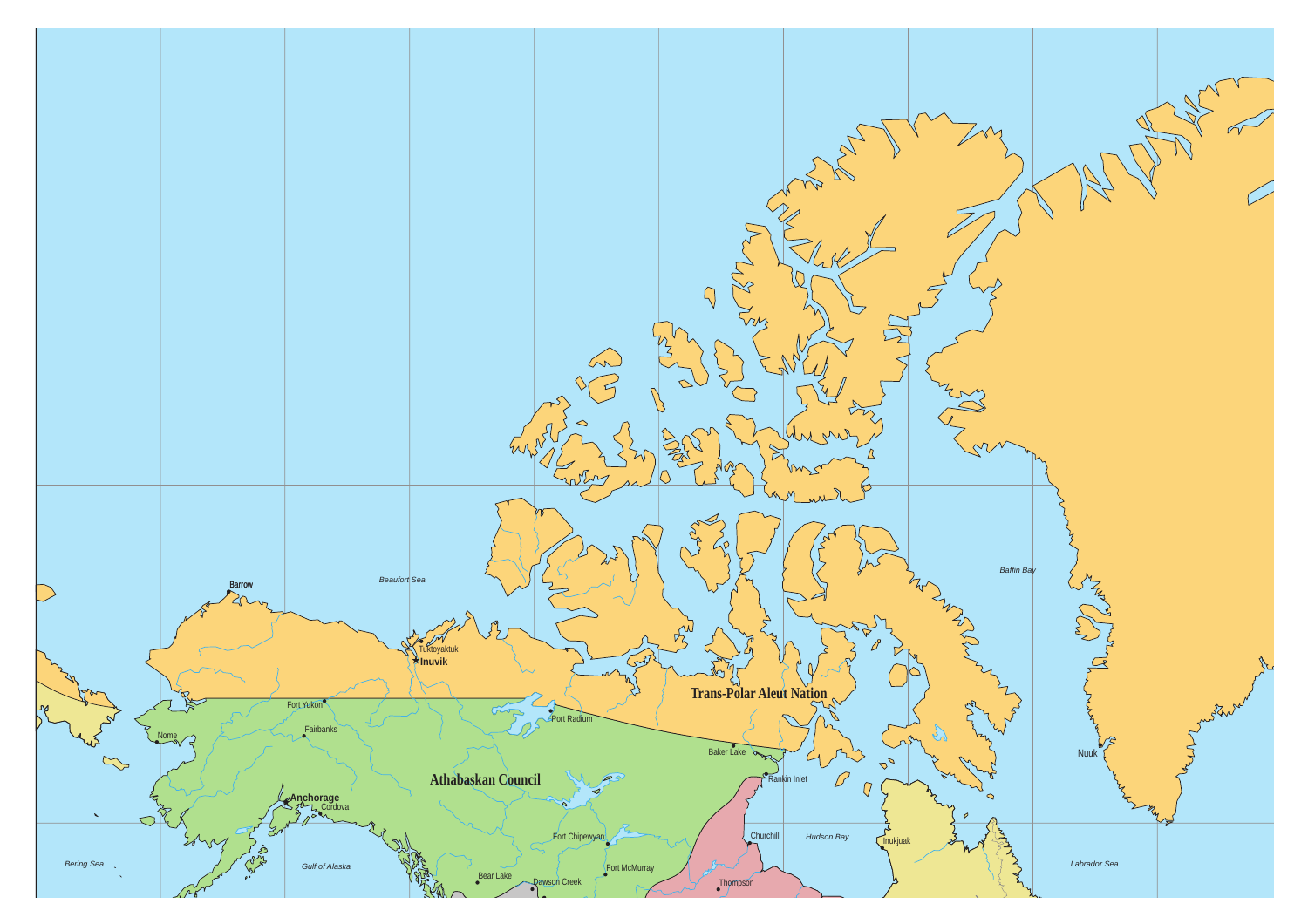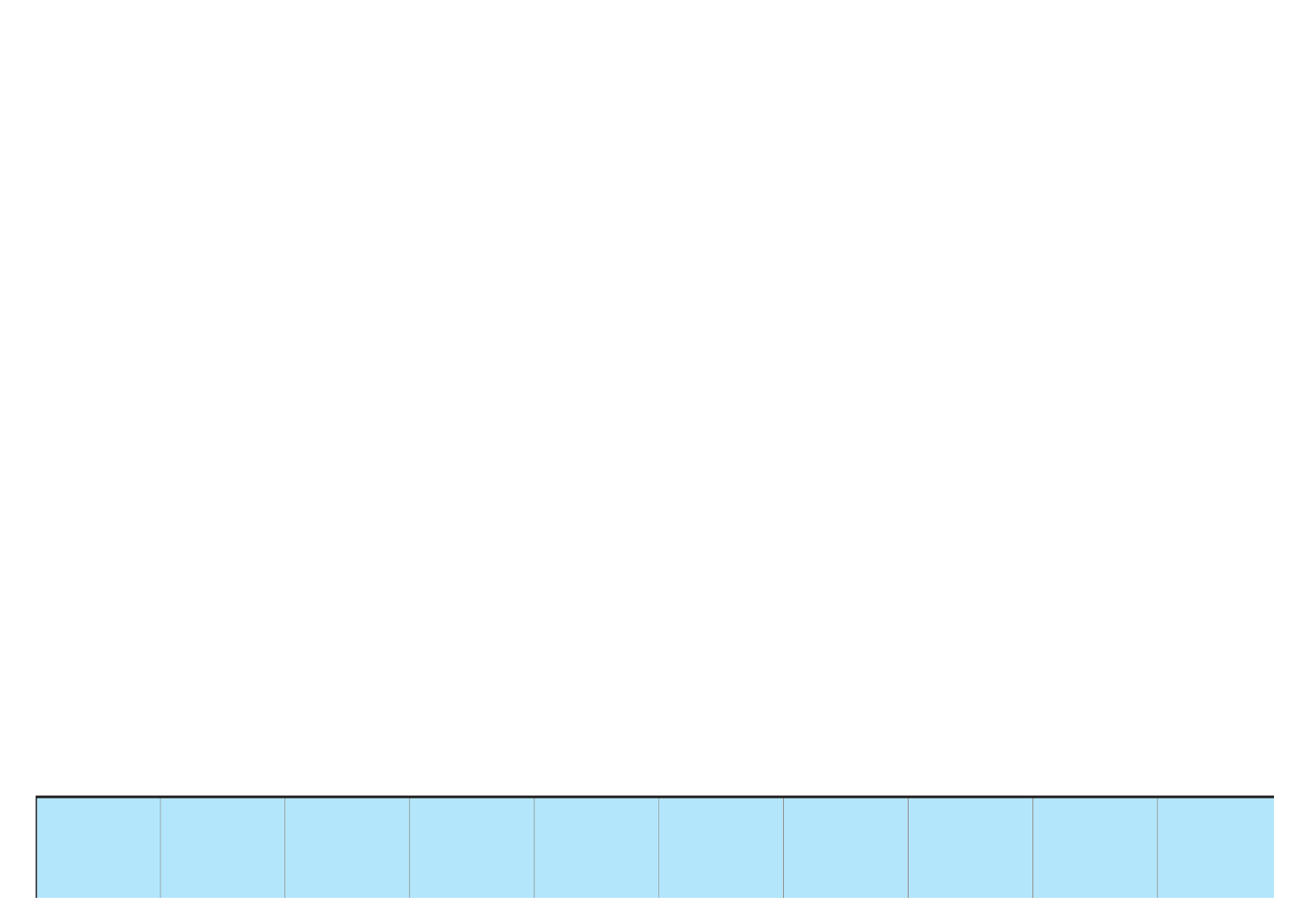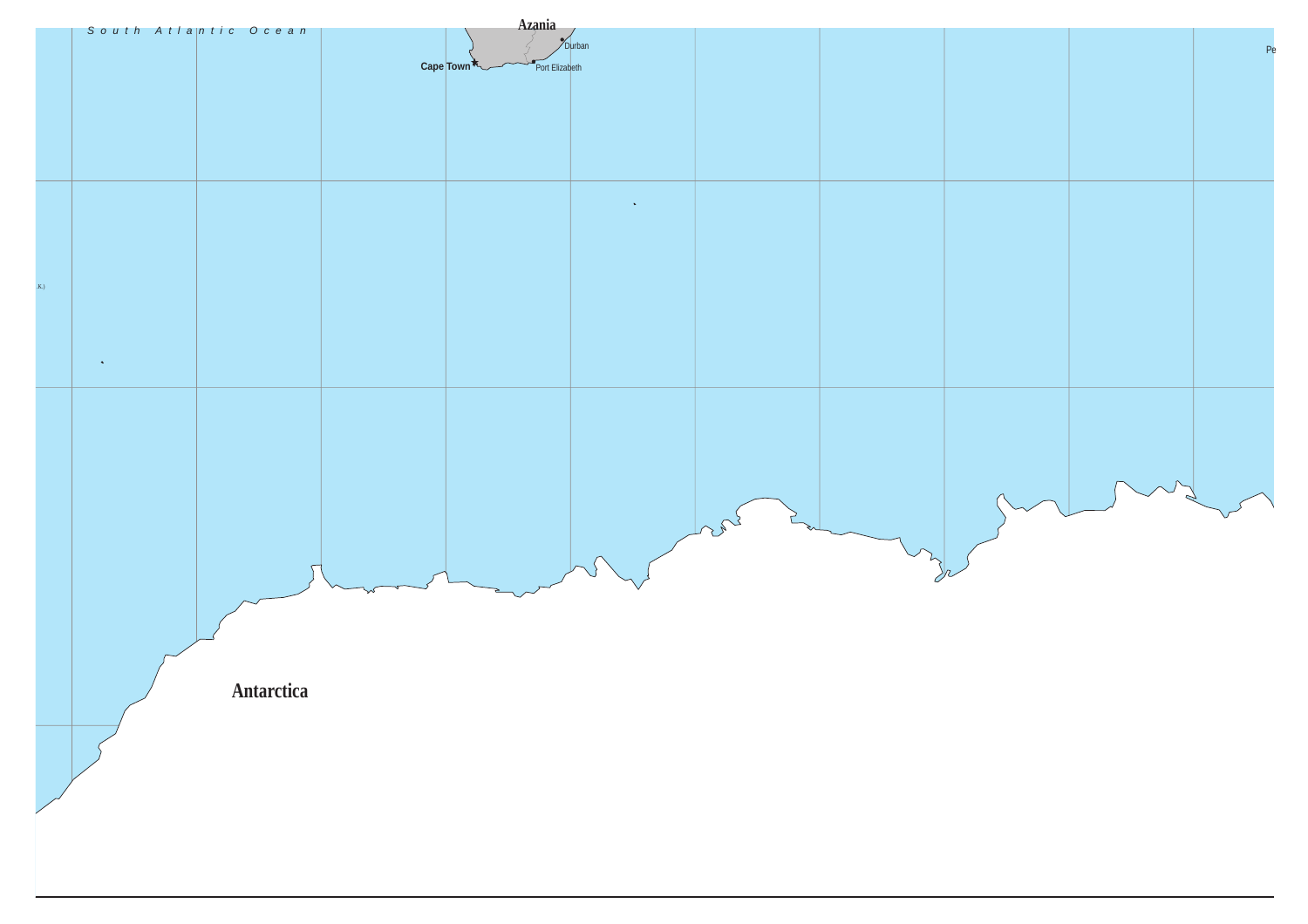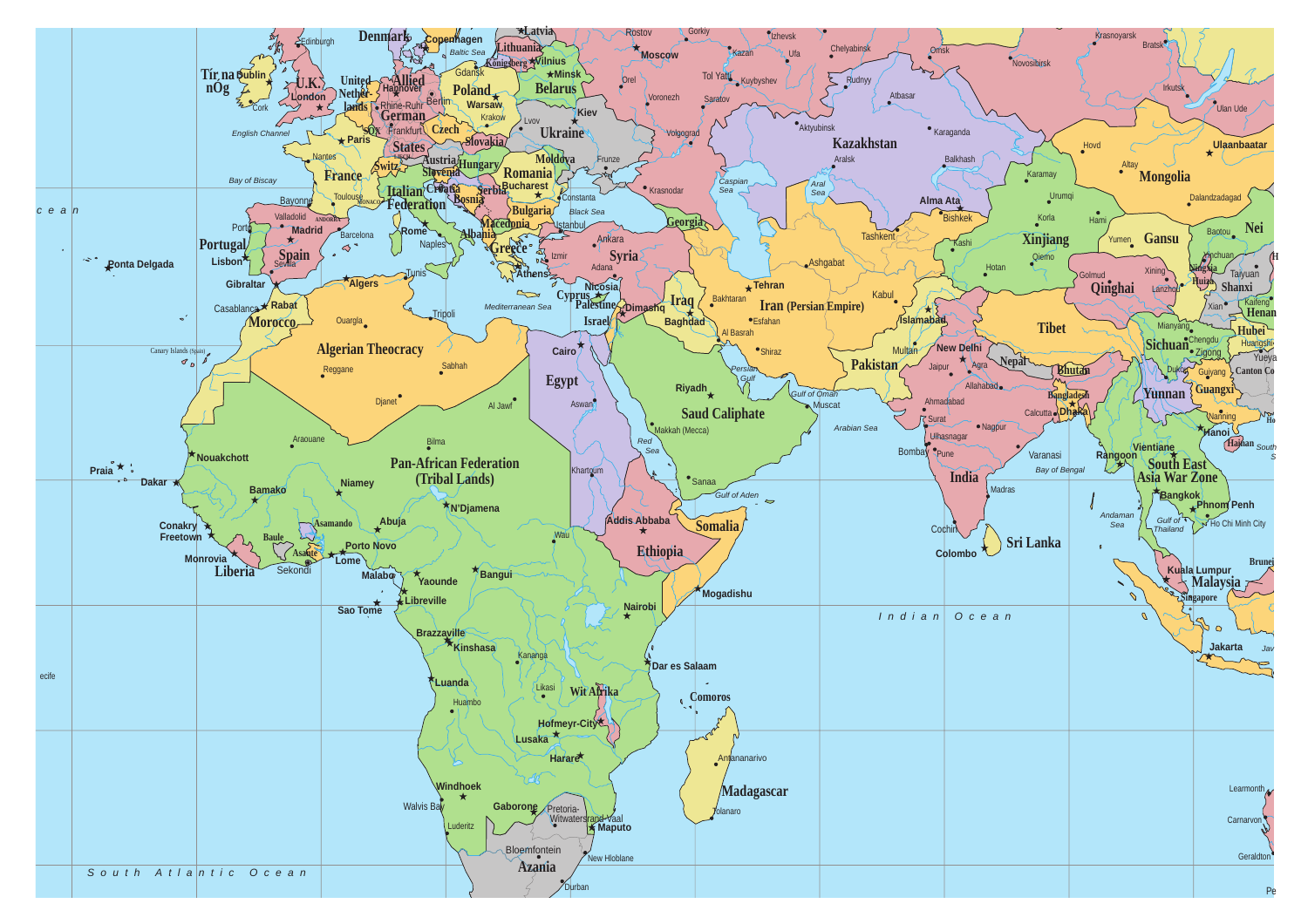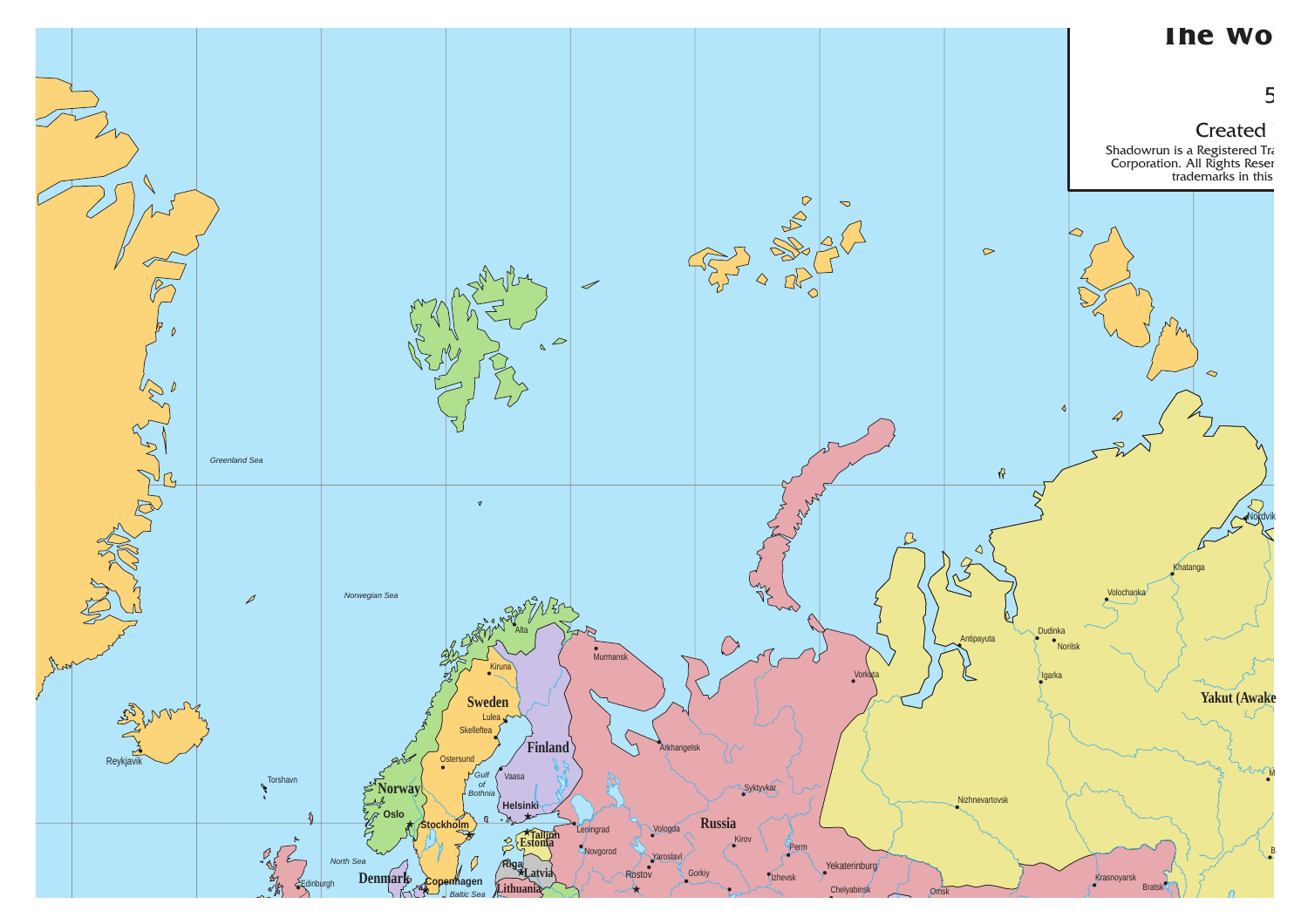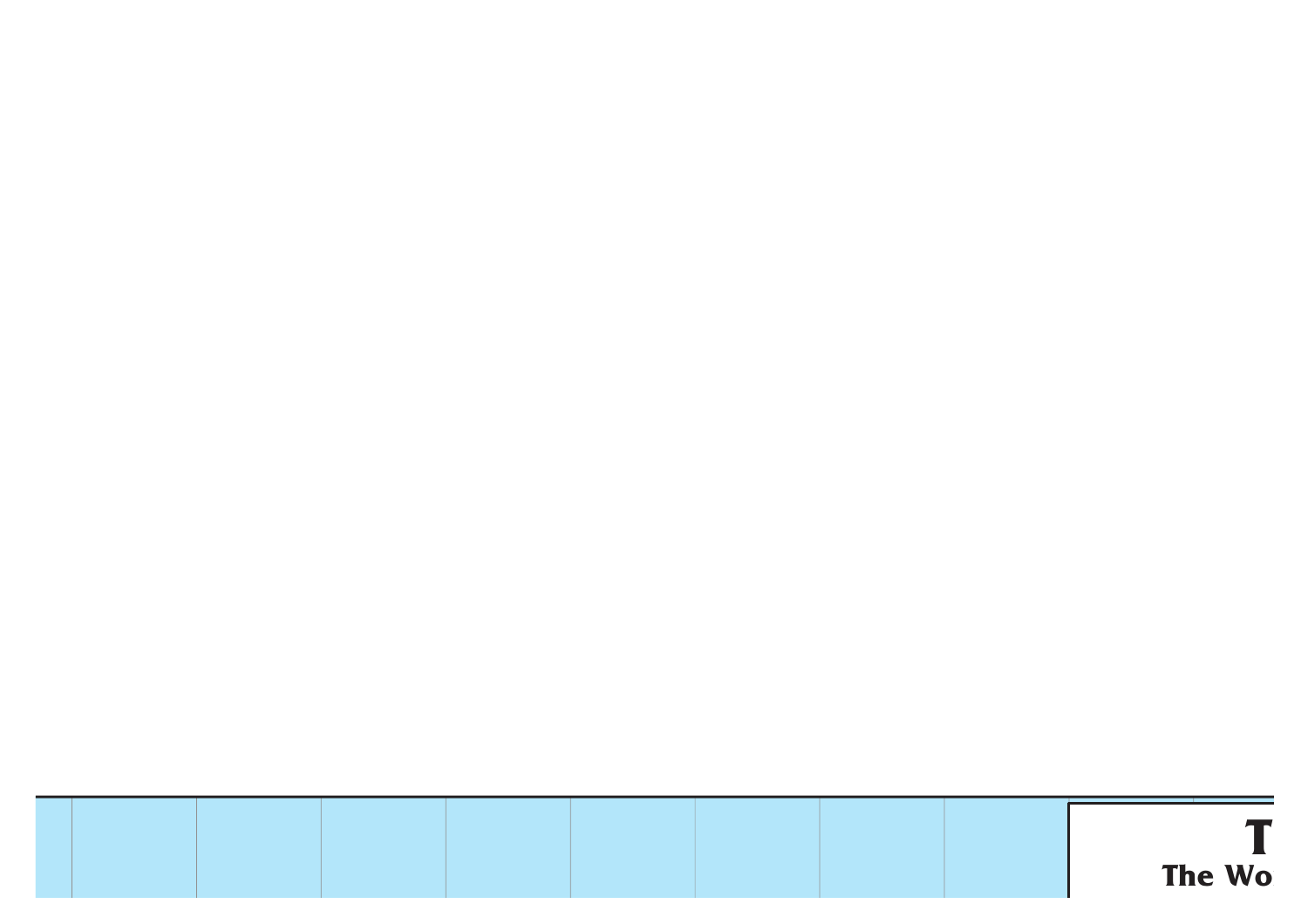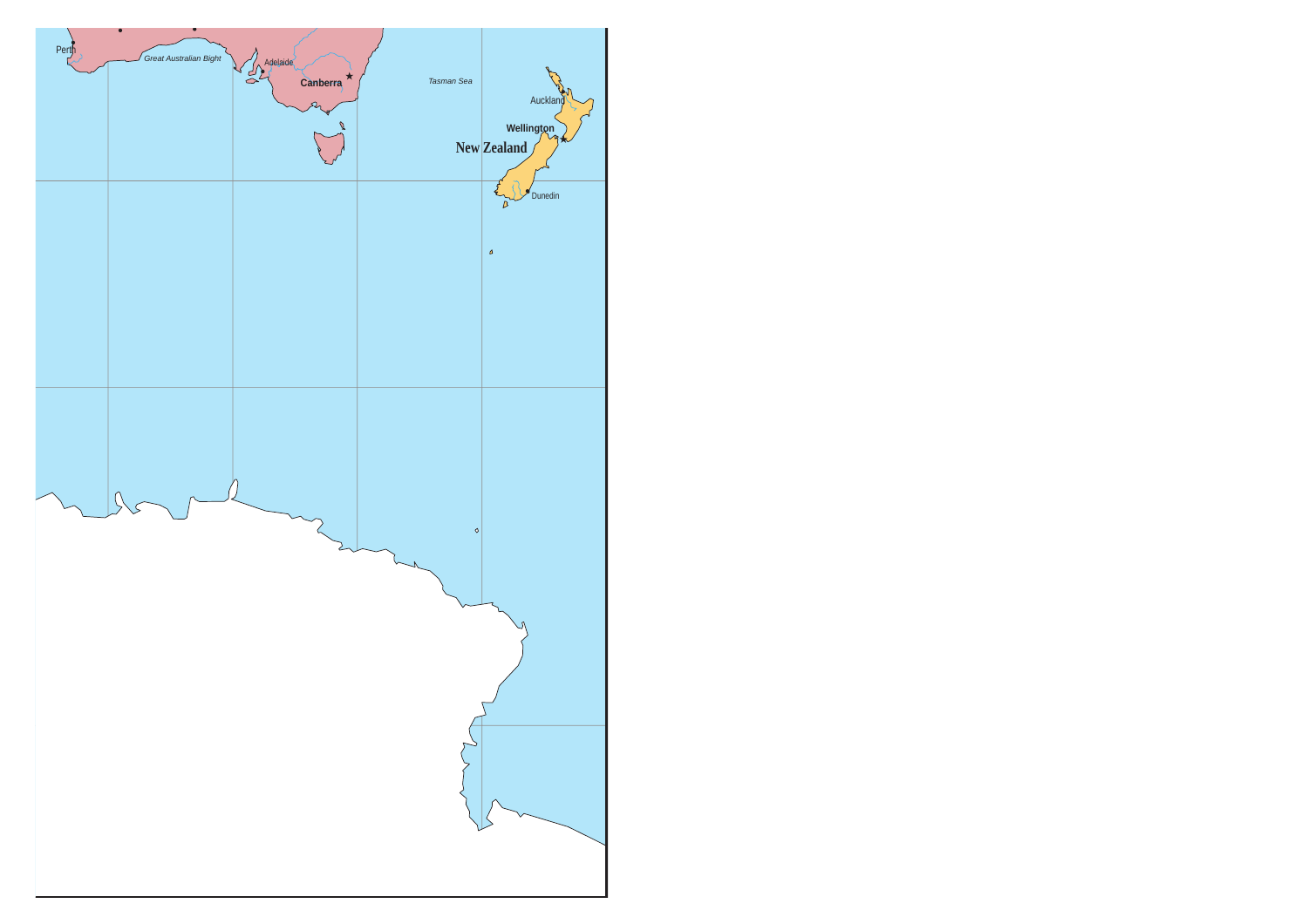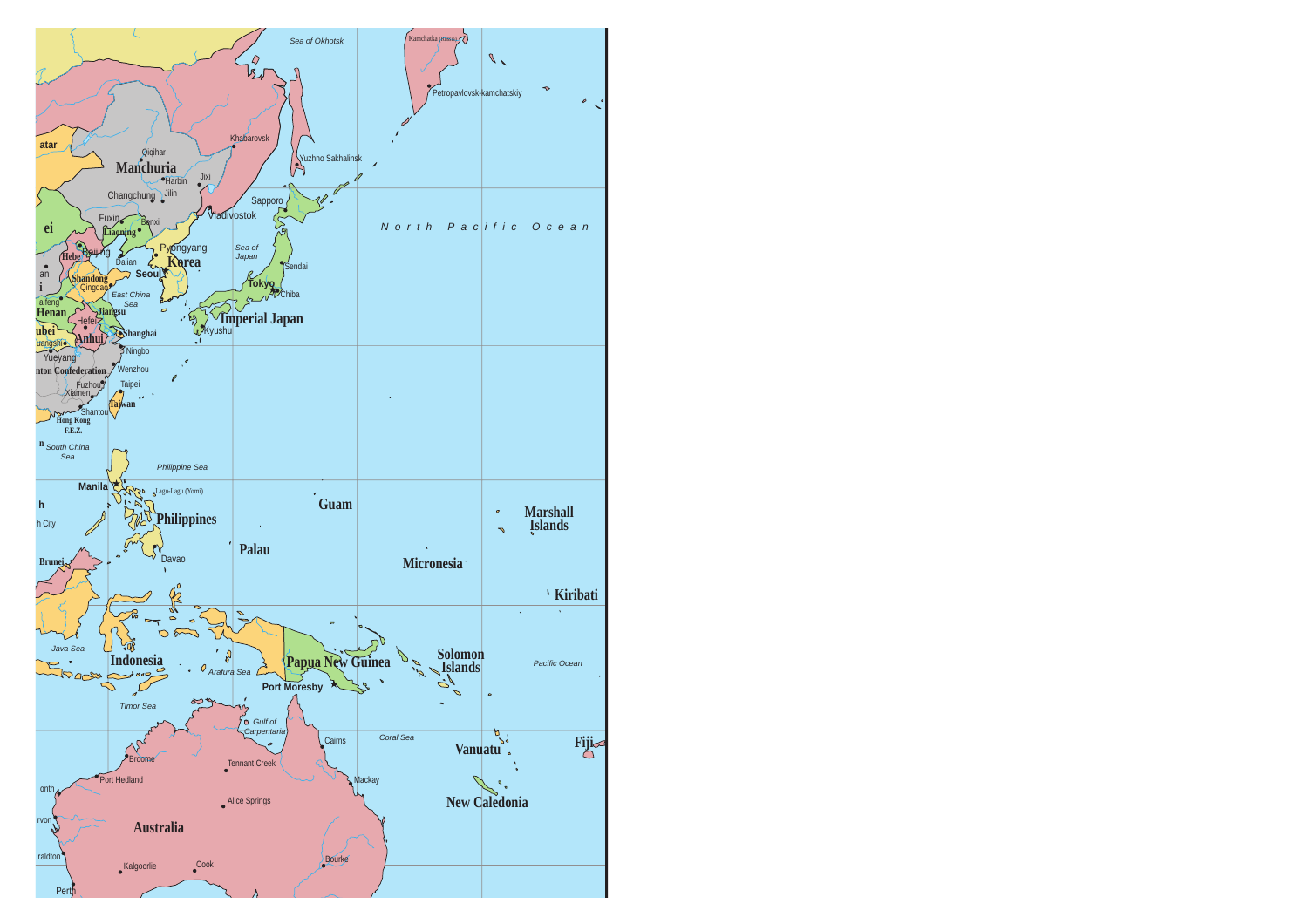## **i** /orld of Shadowrun® (circa 2060)

Scale at Equator 500 miles =  $\rightarrow$  = 800 km

ed by Wordman (http://pobox.com/~wordman)

ed Trademark of FASA Corporation. Original Shadowrun material Copyright © 1998 by FASA Reserved. Used without permission. Any use of FASA Corporation's copyrighted material or n this file should not be viewed as a challenge to those copyrights or trademarks.